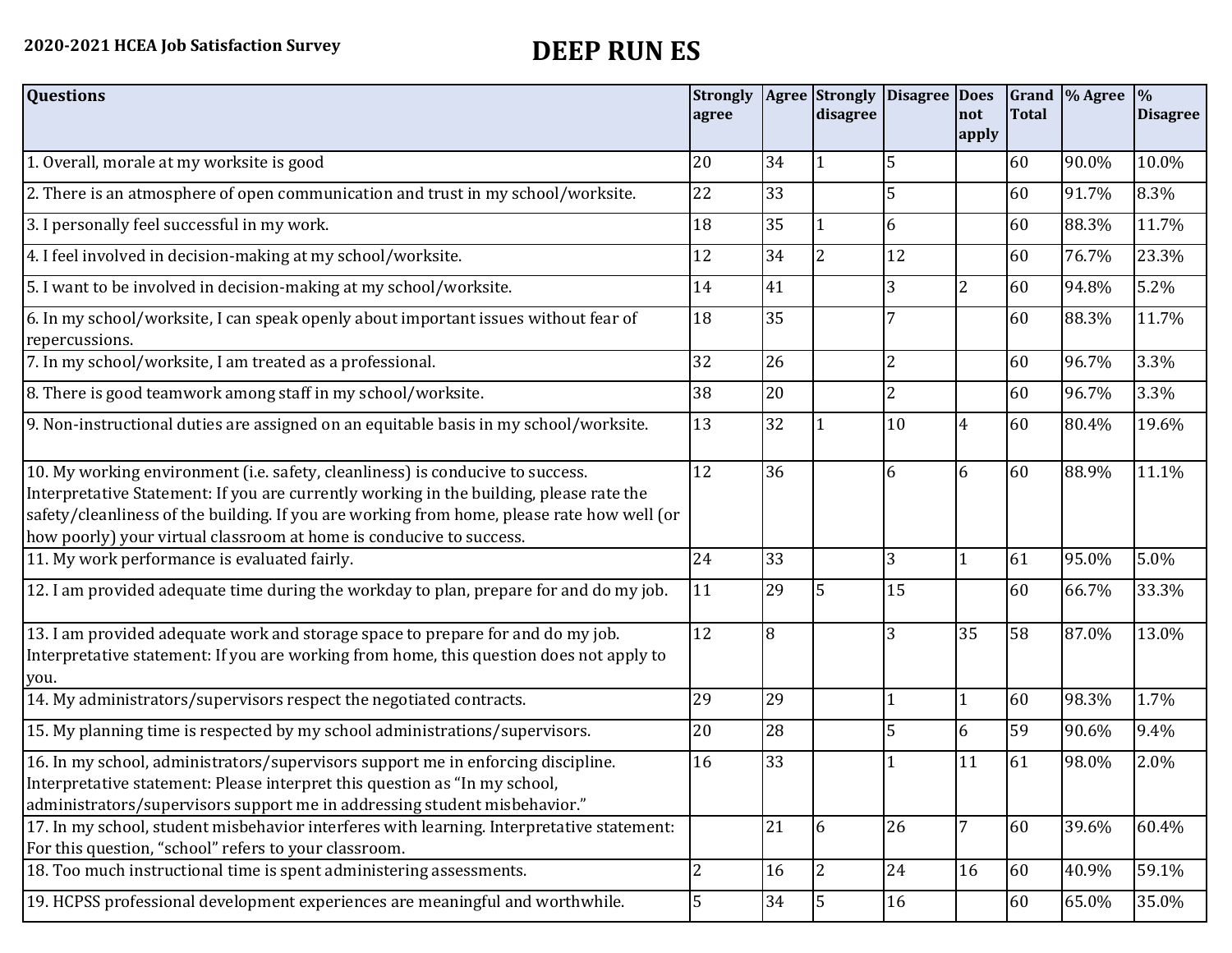| 10                                                                                       | 26              | 2               | 19 | $\overline{4}$ | 61 | 63.2% | 36.8% |
|------------------------------------------------------------------------------------------|-----------------|-----------------|----|----------------|----|-------|-------|
| 5                                                                                        | 25              | 8               | 20 | $\mathbf{1}$   | 59 | 51.7% | 48.3% |
| 18                                                                                       | 33              |                 | 9  |                | 61 | 83.6% | 16.4% |
| 5                                                                                        | 32              |                 | 15 | $\mathbf{1}$   | 60 | 62.7% | 37.3% |
| 29                                                                                       | 26              |                 | 5  |                | 61 | 90.2% | 9.8%  |
| 11                                                                                       | 37              |                 | 8  | 3              | 60 | 84.2% | 15.8% |
| 16                                                                                       | 39              |                 | 6  |                | 61 | 90.2% | 9.8%  |
|                                                                                          | 3               | 45              | 13 |                | 61 | 4.9%  | 95.1% |
|                                                                                          |                 | 44              | 16 |                | 61 | 1.6%  | 98.4% |
|                                                                                          | $\overline{2}$  | 38              | 21 |                | 61 | 3.3%  | 96.7% |
|                                                                                          | 11              | $7\overline{ }$ | 23 | 18             | 60 | 28.6% | 71.4% |
| 2                                                                                        | 36              |                 | 3  | 19             | 60 | 92.7% | 7.3%  |
| 8                                                                                        | 19              |                 | 31 | $\mathbf{1}$   | 60 | 45.8% | 54.2% |
| 6                                                                                        | 32              |                 | 18 | $\overline{4}$ | 61 | 66.7% | 33.3% |
| 18                                                                                       | 31              |                 | 10 | $\mathbf{2}$   | 61 | 83.1% | 16.9% |
| 15                                                                                       | 35              |                 | 9  | $\overline{2}$ | 61 | 84.7% | 15.3% |
| 10                                                                                       | 39              |                 | 10 | $\mathbf{1}$   | 61 | 81.7% | 18.3% |
| 10                                                                                       | 40              |                 | 10 |                | 61 | 82.0% | 18.0% |
| <sup>15</sup>                                                                            | 42              |                 |    | $\overline{2}$ | 61 | 96.6% | 3.4%  |
|                                                                                          | $\overline{25}$ | 3               | 31 | $\mathbf{1}$   | 61 | 43.3% | 56.7% |
| 6                                                                                        | 41              |                 |    | $\overline{4}$ | 59 | 85.5% | 14.5% |
| 39. The software and online services provided by HCPSS to do my job are difficult and/or | $ 1\rangle$     |                 |    |                |    |       |       |